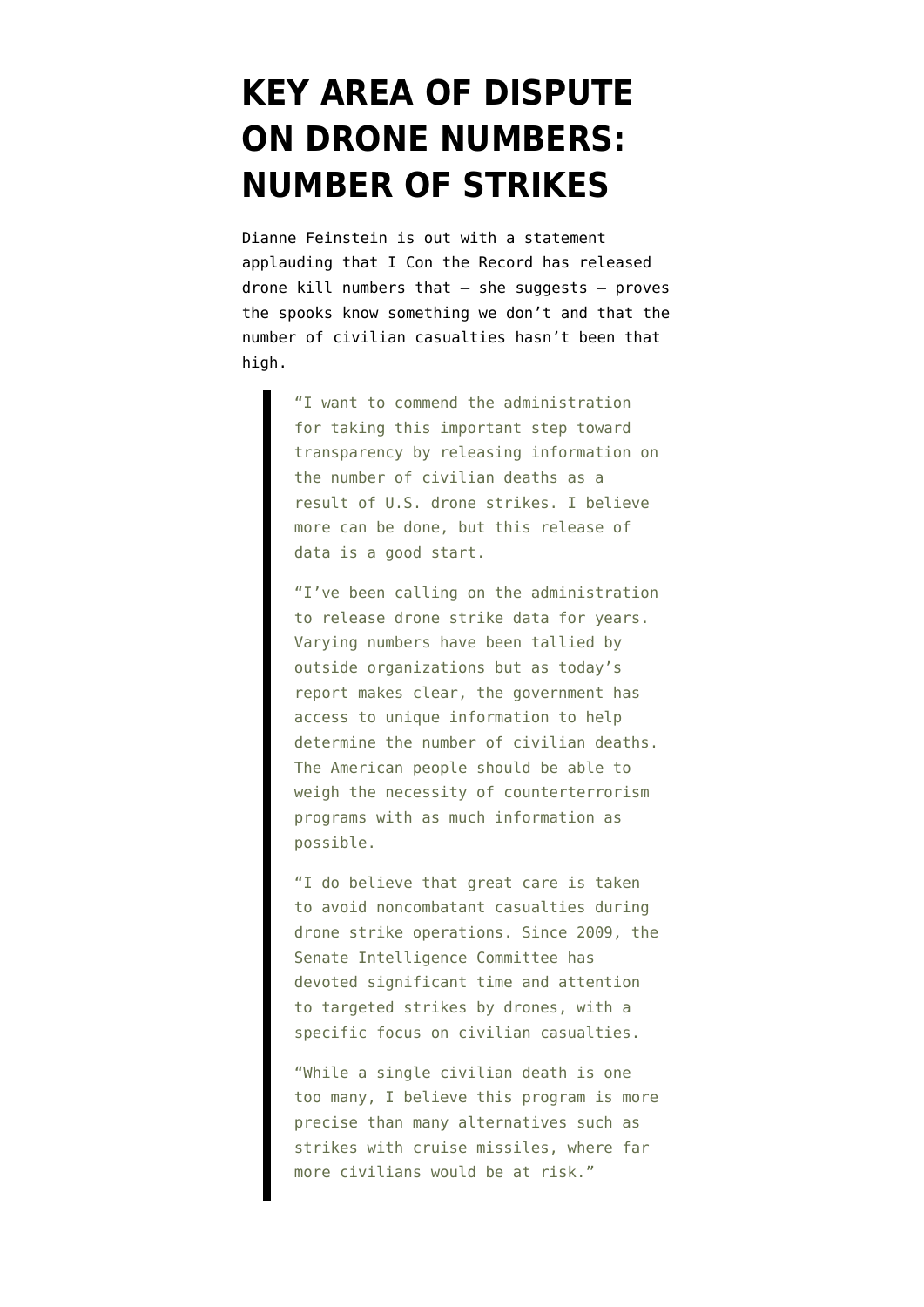A fair response to Feinstein, I think, is to point to [this piece](http://www.huffingtonpost.com/entry/airstrike-transparency-we_b_10888774) from the Human Rights Watch researcher who tallied their count of civilian deaths in Yemen. As she notes, counting just the cases she has investigated on the ground would say there were only 7 other civilian casualties later in Yemen and in other theaters.

> The US strikes on Al-Majalah in December 2009 killed 14 fighters with Al-Qaeda in the Arabian Peninsula—but they also killed 41 Bedouin civilians, more than two-thirds of them women and children, according to a Yemeni government probe. In an investigation for Human Rights Watch, I tallied the same toll. Yet the US government has never publicly acknowledged the Al-Majalah killings. Instead, two classified diplomatic cables released by Wikileaks revealed, the Obama administration made a concerted effort to conceal its role in the attack.

> The White House release on July 1 of casualty figures for airstrikes outside conventional war zones since 2009 should have shed light on how many civilians were killed in attacks such as the one in Al-Majalah. Instead, its data dump, at the start of a holiday weekend, continues President Barack Obama's obfuscation of its lethal strike program against armed groups such as Islamic State and Al-Qaeda. Even if the government's definition of a "combatant" were fully consistent with international law, which only applies to armed conflict situations, the release raises more questions than it answers.

## [snip]

*Did the US kill only 7 civilians in 466 strikes?* In 2012-13, I led Human Rights Watch investigations into seven of the US counterterrorism strikes in Yemen from 2009 to 2013 that were alleged to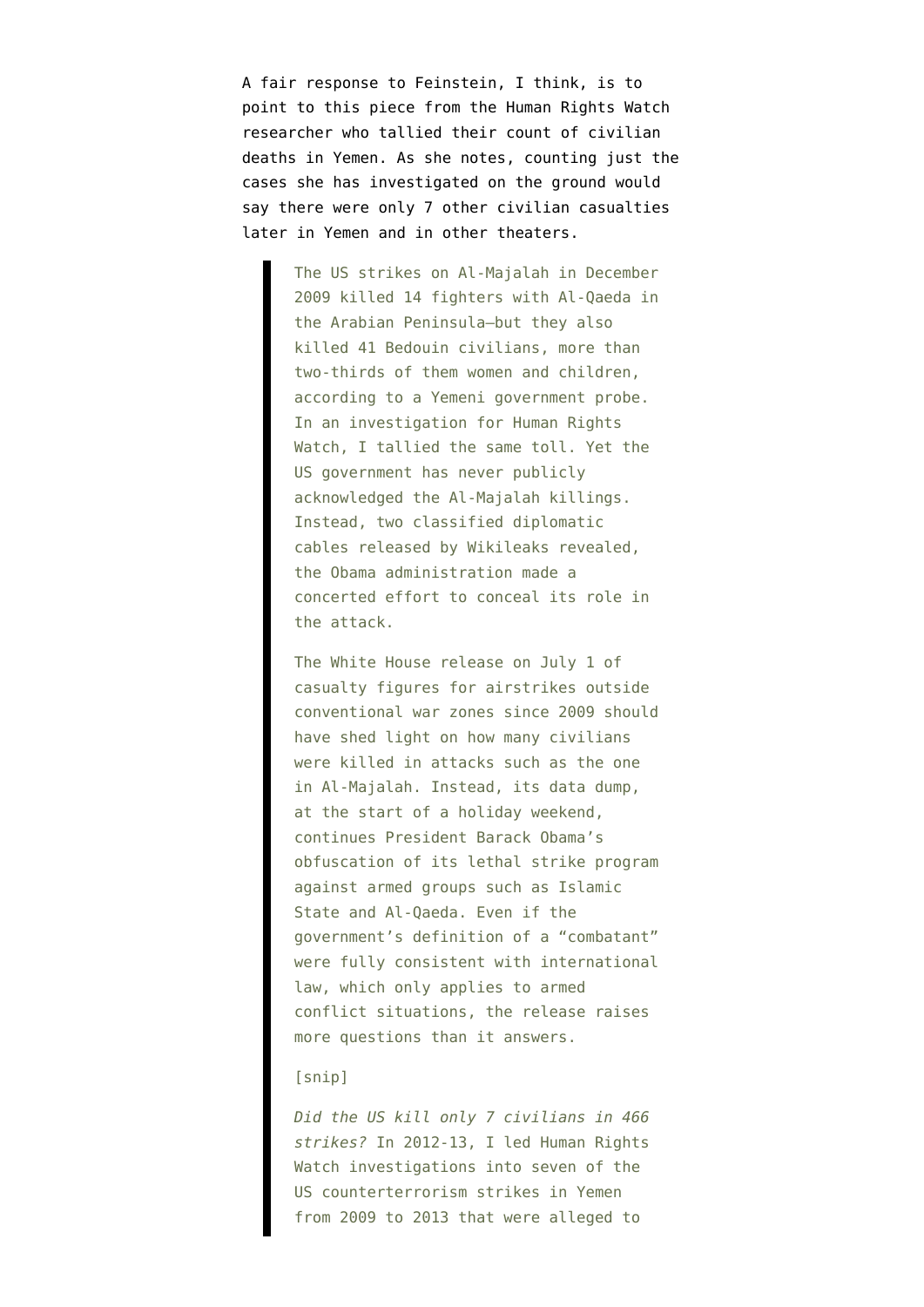have killed civilians. We visited strike sites when possible, examined the remnants of ordnance, and interviewed a range of witnesses, relatives, tribal leaders and Yemeni officials—corroborating our findings in ways that the DNI cannot simply dismiss. We found that at least 57 of those killed were civilians, along with possibly 14 others, 12 of them in a strike on a wedding convoy. Subtracting our numbers from the DNI's minimum estimates leaves only seven civilian deaths in the 466 strikes that we did not investigate. That would be a remarkably low toll. But based on the obscure data the Obama administration revealed last week, we cannot know if it is accurate.

Viewed this way, it's easy to see how ODNI's numbers *cannot* add up. There must be some more basic reason their numbers are so different from every other outlet, having to do with methodology or scope. I've pointed to some potential explanations: CIA didn't hand over all their numbers to ODNI, they didn't include everything we'd include in terms of areas outside active hostilities, some strikes (and the al-Majalah one would be a likely candidate) were attributed to either the home country or some other ally (cough, KSA), even if the US conducted the strike; remember the US did a lot of "side payment" strikes in Pakistan to win the right to do our own strikes.

In other words, if "side payment" strikes — in Pakistan and Yemen (some of the latter of which may have been done for Saudi Arabia) — were the ones that killed a bunch of civilians, they might not show up in I Con the Record's numbers.

But here's how it would seem we could move forward: try to come to some agreement as to how many actual strikes are.

As Micah Zenko [pointed out,](http://blogs.cfr.org/zenko/2016/07/01/questioning-obamas-drone-deaths-data/http://blogs.cfr.org/zenko/2016/07/01/questioning-obamas-drone-deaths-data/) there is a very big